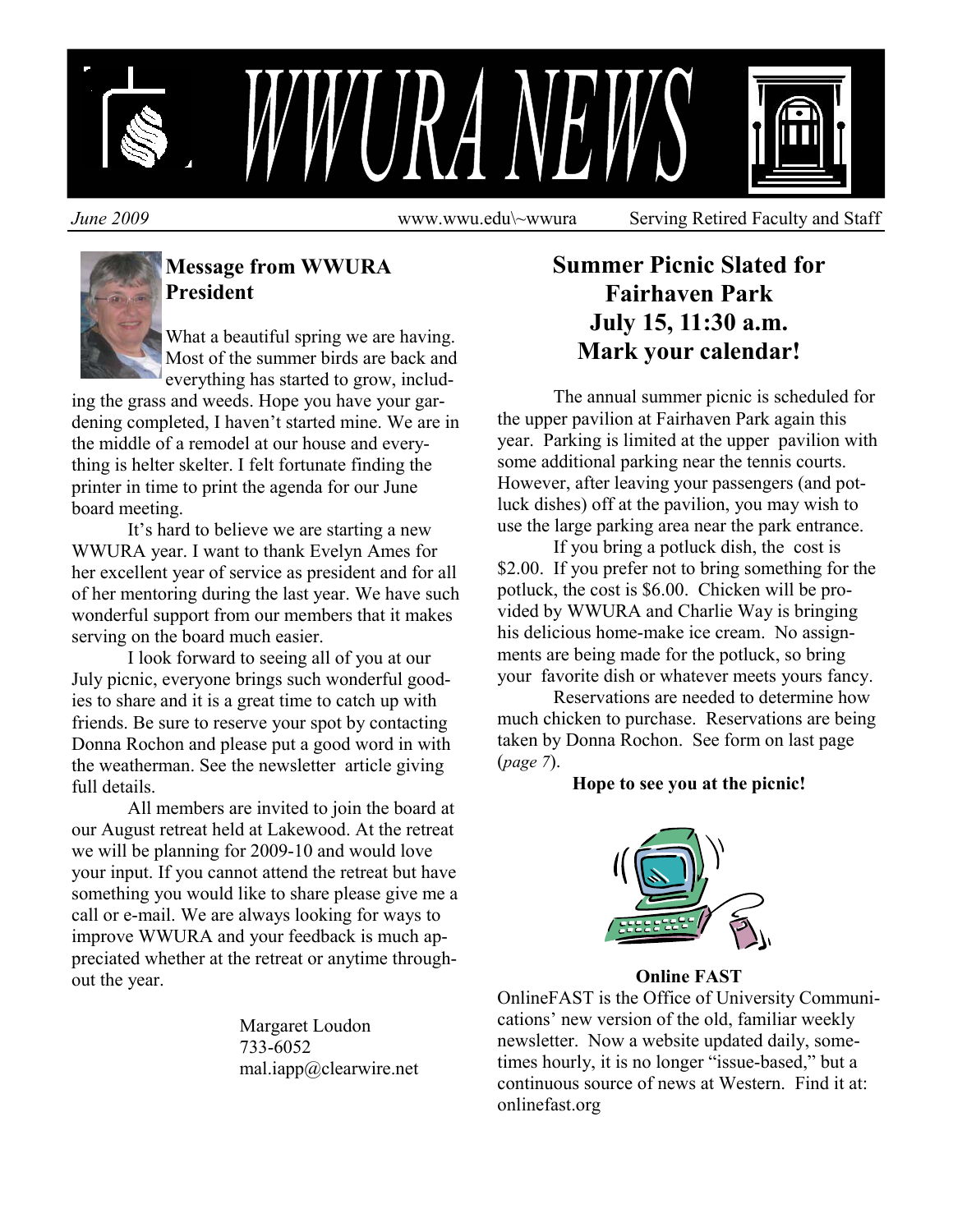## *Health Notes by Evelyn Ames* **Novel Influenza A (H1N1) plus update on sunscreeens and web resources**

Don't panic because the World Health Organization raised the worldwide pandemic alert level to Phase 6 for H1N1. This designation indicates a global pandemic. Pandemic is defined as an epidemic that becomes geographically widespread. "This is a reflection of the spread of the virus, not the severity of illness caused by the virus" (CDC, June, 11, 2009). The number of outbreaks is now at community level outbreaks in multiple parts of the world. "It's uncertain at this time how serious or severe this novel H1N1 pandemic will be in terms of how many people infected will develop serious complications or die from novel H1N1 infection. Experience with this virus so far is limited and influenza is unpredictable. However, because novel H1N1 is a new virus, many people may have little or no immunity against it, and illness may be more severe and widespread as a result. In addition, currently there is no vaccine to protect against novel H1N1 virus" (CDC).



\*This map indicates geographic spread and does not measure the severity of influenza activity.

Most people in the United States have recovered without medical treatment. But, "CDC anticipates that there will be more cases, more hospitalizations and more deaths associated with this pandemic in the coming days and weeks. In addition, this virus could cause significant illness with associated hospitalizations and deaths in the fall and winter during the U.S. influenza season." Of concern is what might occur with this virus this coming fall and winter flu season. Will it become more deadly?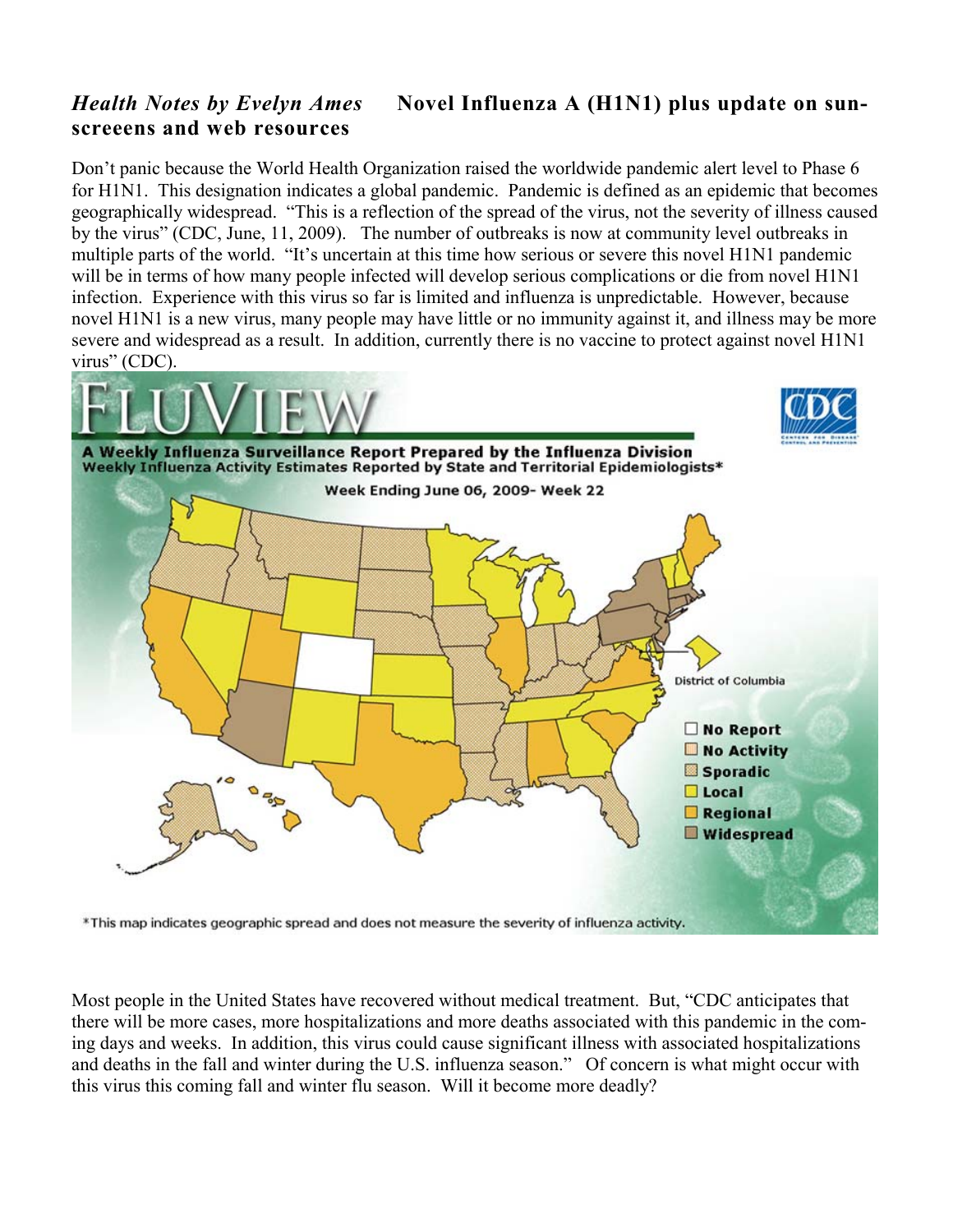The novel H1N1 virus is probably spread the same way as other seasonal flu viruses (droplets from coughs and sneezes of infected persons, touching infected objects and then touching one's nose and mouth. The January 2009 Newsletter health article covered influenza in greater detail. Check these two CDC sites for indepth information: http://www.cdc.gov/h1n1flu/update.htm and www.cdc.gov/h1n1flu

Protect self and family by staying informed (check local public health departments) and take the following steps:

- Cover nose and mouth with a tissue when coughing or sneezing. Throw tissue in trash after use.
- Wash hands often with soap and water. Alcohol-based hand cleaners are also effective.
- Avoid touching eyes, nose or mouth.
- Try avoiding close contact with sick people.
- If sick with a flu-like illness, stay home for 7 days after symptoms begin or until symptom-free for 24 hours, whichever is longer.
- **←** Follow public health advice for closures or avoiding crowds.

For WWURA members who are frequent world travelers, the web site of the World Health Organization offers good information. http://www.who.int/csr/disease/swineflu/en/index.html

Update on sunscreens: The July 2009 issue of *Consumer Reports* provides a brief rating of sunscreens and explains the meanings of UVA, UVB, Broad Spectrum, Papa-free, water resistant, and nanoparticles. Brief clarification is given about SPF numbers (e.g., is 15 good or does one need 50?). High rated products from 2007 are still recommended (e.g., Blue Lizard regular Australian SPF 30+).

Web resources for researching health and illness topics: Fact Sheet from National Institute of Health (NIH); www.nih.gov/about/researchresultsforthepublic/AWealthofHealth.pdf Information on Clinical trials is at http://clinicaltrials.gov/. Information about health effects of chemicals in household products is at: http://toxnet.nlm.nih.gov/ Genetics Home Reference on genes and genetics and practical information on genetic disorders and inherited conditions: http://ghr.nlm.nih.gov/ Home page of Medline is at http:// www.nlm.nih.gov/medlineplus/ An interactive menu planner is new at the National Heart Lung and Blood Institute: http://hp2010.nhlbihin.net/menuplanner/menu.cgi This menu planner has limitations. "Laughter is an instant vacation." Milton Berle

**Enjoy the summer.** 

# **Happy Book and Film Corner – June 2009**

Lynne Masland

This month romance is in the air – or in the central plot of our two film choices, both available at Trek Video in Fairhaven. Dustin Hoffman and Emma Thompson star in *Last Chance Harvey*, the story of Harvey Shine, a middle-aged, jingle-writing ad-man about to lose his job, and Kate, a no-longer-young British spinster. They meet in London where Harvey has just been un-invited to give his daughter away at her wedding. The rest is a witty May-December pairing.

In *Elsa & Fred*, two aging widowers discover it's never too late to love and to dream. Set in Madrid, Fred (Manuel Alexandre) moves into an apartment across from the irrepressible Elsa, elegantly played by China Zorrilla. Together they explore their past lives and present dreams, including a surprise visit to Rome's Trevi Fountain. Spanish with English subtitles.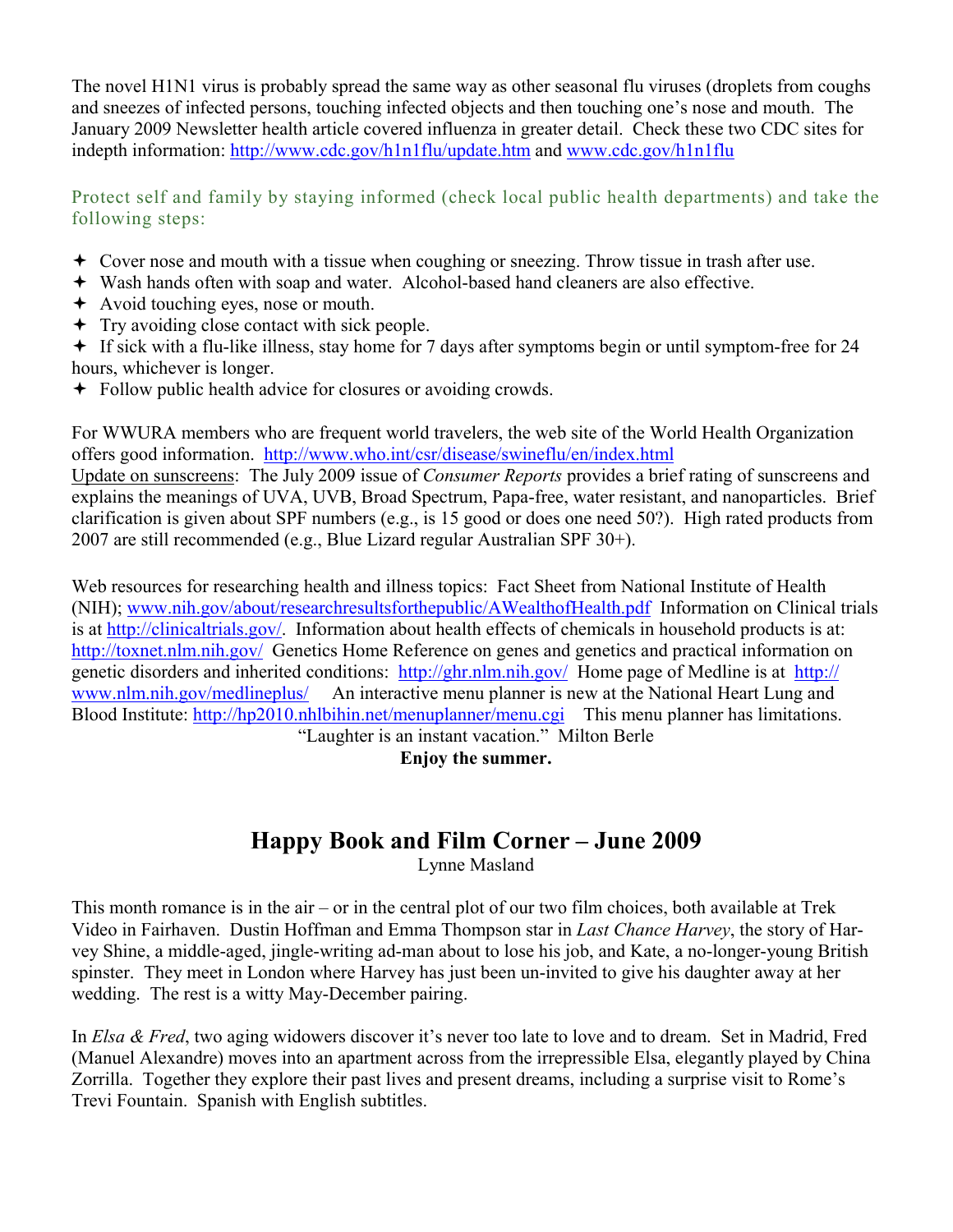#### **INTEREST GROUPS FOR JULY AND AUGUST**

WWURA'S interest groups are open to anyone.. If you would like to become a part of, a group, call the contact person. If you have an idea for another interest group, call Barbara Evans, 650-9724. Summer interest group meetings are listed below:

BOOK GROUP - Donna Rochon, 647-2301

 Meet at Evelyn Mason's, 914 17th St. 2:30, Jul. 21, 2009 the book is "Olive Kitteredge" by Elizabeth Strout Aug. 18, the book is "'The Zookeeper's Wife" by Diane Ackerman

BRIDGE GROUP - Barb Evans, 650-9724 The June meeting of the Bridge Group has been cancelled. July and August to be announced.

BIKING - The biking trips are planned a week at a time, Thursdays starting at 10:00 am. If you would like to be contacted for the Thursday bike rides, call Howard Evans, 650-9724 or email him at  $\leq$  howard.evans@wwu.edu>

OPERA GROUP—Evelyn Ames, 734-3184

Here is an update on potential showing of MET HD operas for 2009-2020 at Pickford: Alice Clark at the Pickford highlighted these issues: cost for required projection equipment is very expensive and more than likely prohibitive at this time; the MET may work only with Regal Cinemas if available in local areas (Bellis, Sunset and Sehome are Regal). The Pickford is searching other venues (e.g., La Scala and web sites that show taped productions from years past). Stay tuned!

*Metropolitan Opera HD for 2009-2010* Next opera season the Metropolitan Opera will transmit the following operas: *Tosca* (October 10); *Aida* (October 24), *Turandot* (November 7), *Les Contes d'Hoffmann* (December 19), *Der Rosenkavalier* (January 9), *Carmen* (January 16), *Simon Boccanegra* (February 6), *Hamlet* (March 27), and *Armida* (May 1). Who is singing the lead roles? Note: first person listed is conductor.

**Tosca, October 10** – Levine; Mattila, M. Álvarez, Uusitalo, Plishka

**Aida, October 24** – Gatti; Urmana, Zajick, Botha, Guelfi, Scandiuzzi, Kocá **Turandot, November 7** – Nelsons; Guleghina, Poplavskaya, Giordani, Ramey **Les Contes d'Hoffmann, December 19** – Levine; Kim, Netrebko, Gubanova, Garanča, Villazón, Pape **Der Rosenkavalier, January 9** – Levine; Fleming, Graham, Schäfer, Cutler, Allen, Sigmundsson **Carmen, January 16** – Nézet-Séguin; Frittoli, Gheorghiu, Alagna, Kwiecien **Simon Boccanegra, February 6** – Levine; Pieczonka, Giordani, Domingo, Morris **Hamlet, March 27** – Langrée; Dessay, Larmore, Spence, Keenlyside, Morris **Armida, May 1** – Frizza; Fleming, Brownlee, Ford, Zapata, Banks, van Rensburg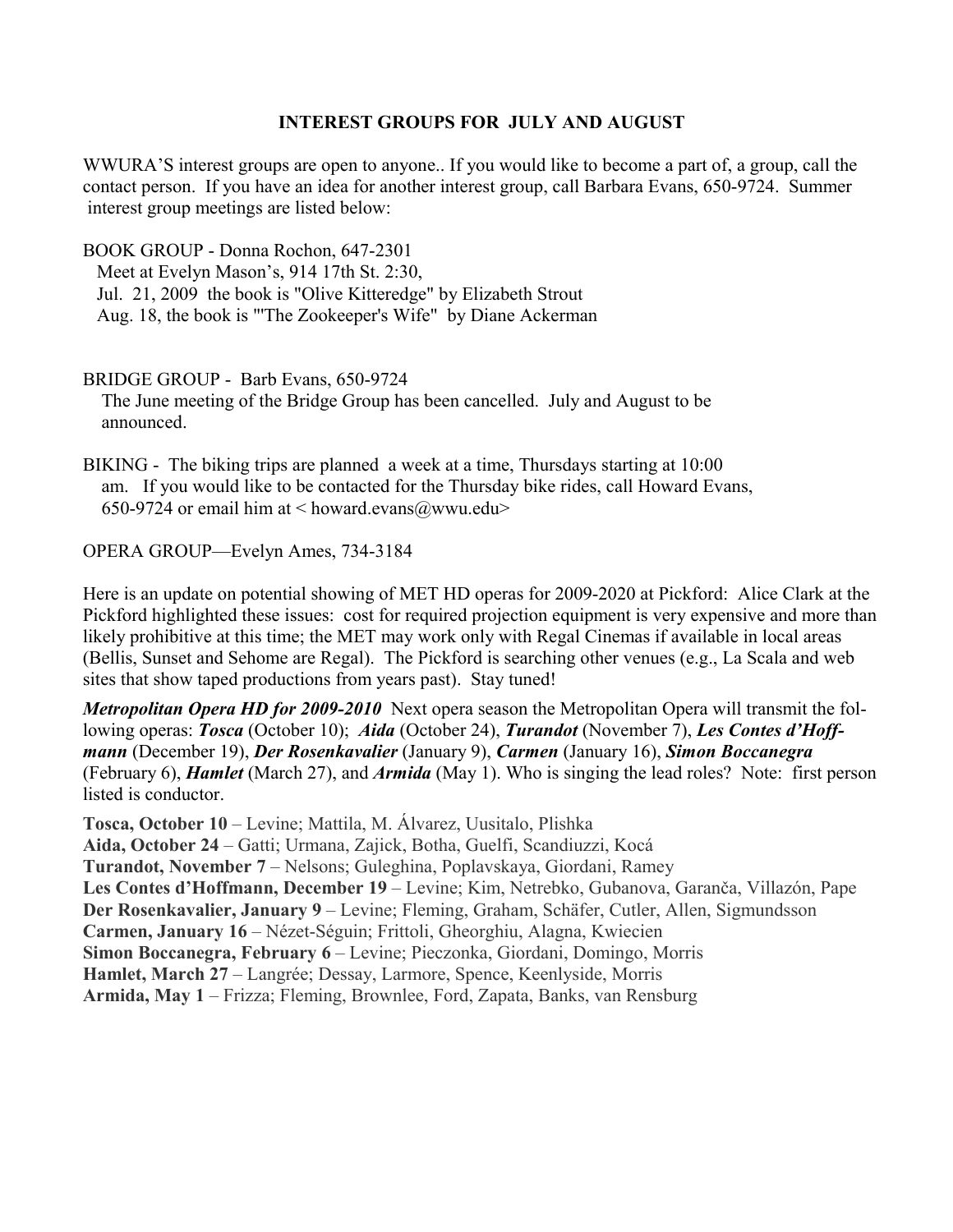### **News from WWURA's Travel Committee**

June in the Pacific Northwest has been so beautiful that several WWURA members have wondered why one would travel anywhere else. Hopefully everyone has been enjoying the lingering sunsets over Bellingham Bay and excursions with family and friends.

**The Ashland, Oregon Shakespeare Festival group** had a marvelous time on their trip in early May**. Barb Evans** has written of the highlights elsewhere in this newsletter.

Those who went with **Margaret Loudon** to **Panama and Costa Rica** held an enjoyable reunion June 11. Many wonderful and unique pictures and experiences were shared - some of which were expected and some which were delightful surprises.

Looking ahead to late Autumn 2009, the **Uniworld Danube River Holiday Markets cruise group**, flying to Budapest on November 29, has **22 reserved**. Contact **Kathy Whitmer** if you'd like to go along. Only a few cabins remain available.

The dates for **Don Rochon's Hidden Gems of the Dalmation Coast** trip have been changed from Spring to **early Fall 2010, probably in September**. Don should have more details from OAT by the July 15<sup>th</sup> WWURA picnic.

Information about the **2010 Music Gala at Sea along the Norwegian coast aboard the** *MS Deutschland*  is announced on a separate page in this newsletter. Contact **Kathy Whitmer** or **Joyce D. Wilson** if you would like to reserve for this unique cruise.

In an earlier newsletter a request was put forth for WWURA members to tell about their **volunteeringwhile-traveling trips. Thank you to Norm Lindquist, Carolyn Wilhite, Burl Harmon and Nanette Davis** for sending information about their experiences with **Earthwatch projects and Global Volunteers, International**. I hope they will share their experiences with our WWURA membership at some future time.

\* \* \*

*"Travel magnifies and intensifies life. It allows you the opportunity to recapture a feeling of wonder, innocence, and youth…"* **Eric Hansen***, The Traveler* 

#### **ASHLAND TRIP**

May 5th thirty-five members and friends of WWURA and ALL boarded a Bellair bus and headed to Ashland and the Oregon Shakespeare Festival for two days of plays. There was no Shakespeare playing while we were there but we had five wonderful plays to choose from: a comedy, Dead Man's Cell Phone; The Music Man; Death and the King's Horseman; The Servant of Two Masters; and a World Premiere of Equivocation. It was possible to see four plays and people chose different combinations--nearly everyone reporting they enjoyed the plays they had chosen. On Wednesday night we had a get together in the Bard's Inn large breakfast space with wine and snacks and a chance to get to know each other better. The weather was good except for a little rain on the way down. A good time was had by all! There were quite a few requests to go again--maybe in two years.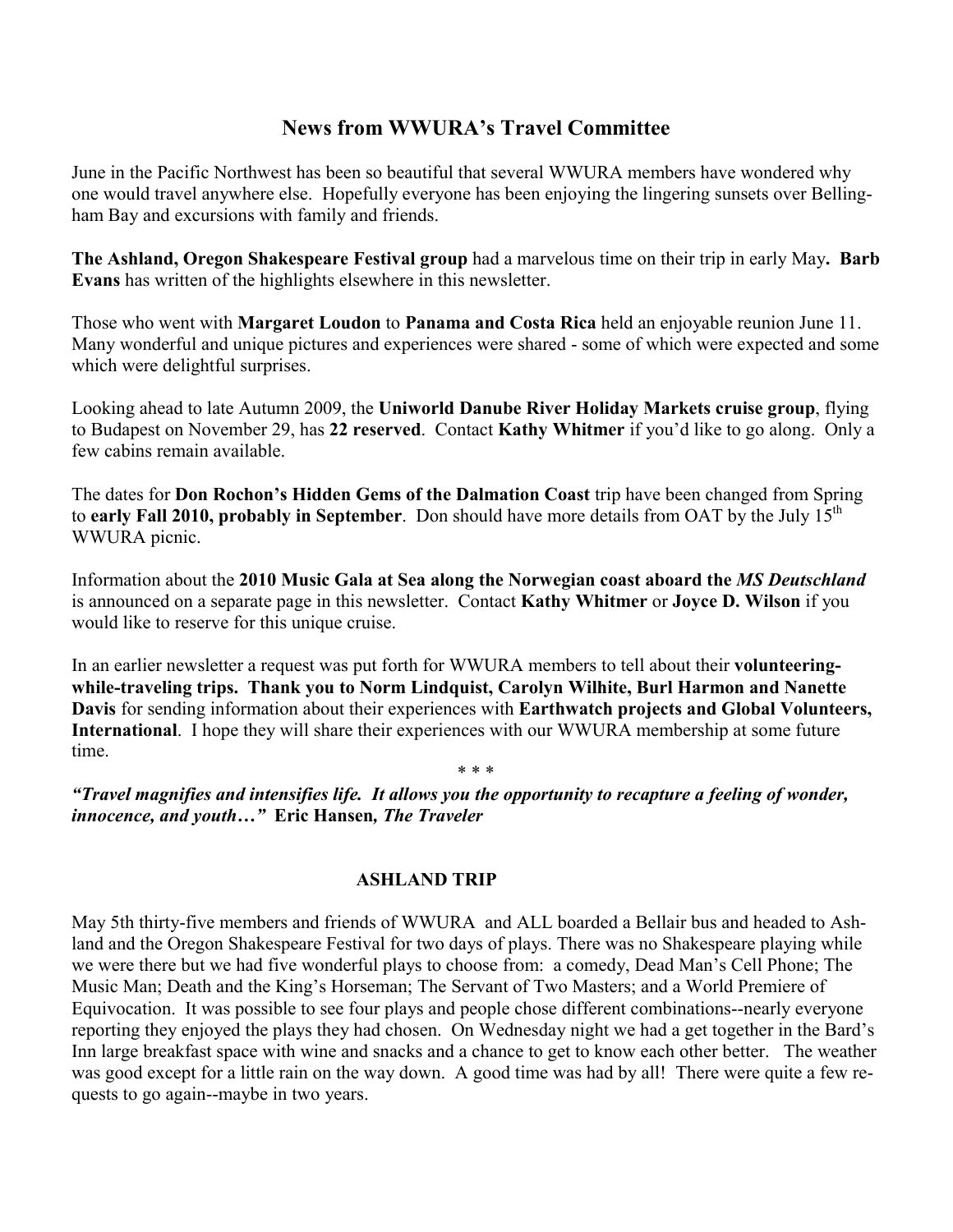**2010 Music Gala at Sea** 

**Norwegian Fjords – Edvard Grieg and his Great Predecessors** 

**July 19-31, 2010 aboard the** *MS Deutschland* 

*\* \* \** 

### *Another music cruise for WWURA members and friends (Western Washington University Retirement Association)*

**The Schleswig-Holstein Music Festival Orchestra will be aboard the ship for evening concerts along with soloists, lecturers, and an international group of passengers.** 

\* \* \*

Itinerary: Cruise along the Norwegian Coast with ports of call in Oslo, Geirangerfjord, Trondheim, Lofoten Islands (Gravdal), Alesund, Bergen. Embark in Travemunde, Germany; disembark in Hamburg, Germany.

**\* \* \*** 

|          | <b>Musical Gala Cabin Rates – Per Person</b> |                         |          |                                        |  |
|----------|----------------------------------------------|-------------------------|----------|----------------------------------------|--|
| Category | Cabin                                        | <b>Deck</b>             |          | <b>Published Price Our Group Price</b> |  |
| A        | <b>Twin inside</b>                           | 4                       | \$5929   | \$4904                                 |  |
| B        | Single inside                                | $\overline{\mathbf{4}}$ | \$6955   | \$5912                                 |  |
| C        | <b>Twin outside</b>                          | $\boldsymbol{4}$        | \$7562   | \$5962                                 |  |
| D        | Single outside 4                             |                         | \$9427   | \$8013                                 |  |
| E        | <b>Twin outside</b>                          | $\overline{\mathbf{4}}$ | \$8261   | \$6408                                 |  |
| N        | <b>Twin outside</b>                          | 8                       | \$11,805 | \$10,034                               |  |
|          |                                              |                         |          |                                        |  |

## **Musical Gala Cabin Rates** *– Per Person*

**Other cabin category prices are happily available upon request.**  *Prices without airfare are also available***.** 

**\* \* \*** 

**Our group price includes: international air (add-on from Seattle is \$99), shore excursions, European airport transfers, all musical performances, meals and accommodations on-board ship. Additional per person costs: air taxes \$435, port charges \$125.** 

**Optional and extra: transfers to/from Bellingham, gratuities, travel insurance which is available and highly recommended. Reservations: a deposit of \$750 will confirm your reservation.** 

**\* \* \* Contact: Kathy Whitmer, WWURA Travel Committee, 360-734-7211, (kathrynwhitmer@comcast.net) or Joyce D. Wilson, Professional Travel and Cruise Consultant, 360-733-4703, (joycedwilson@comcast.net)**  \* \* \*

**Whitmers were aboard the 500-passenger** *MS Deutschland's* **first classical music cruise in 2005. Kathy accompanied groups on the 2006 and 2008 music cruises and looks forward to this 2010 cruise along the coast of Norway. A retired teacher who has lived and taught in various places around the world,**  including Trondheim, this will be her 8<sup>th</sup> trip for WWURA. Married to John Whitmer, retired from **WWU's Chemistry Dept., they reside in Bellingham and enjoy art, music, traveling and bicycling**.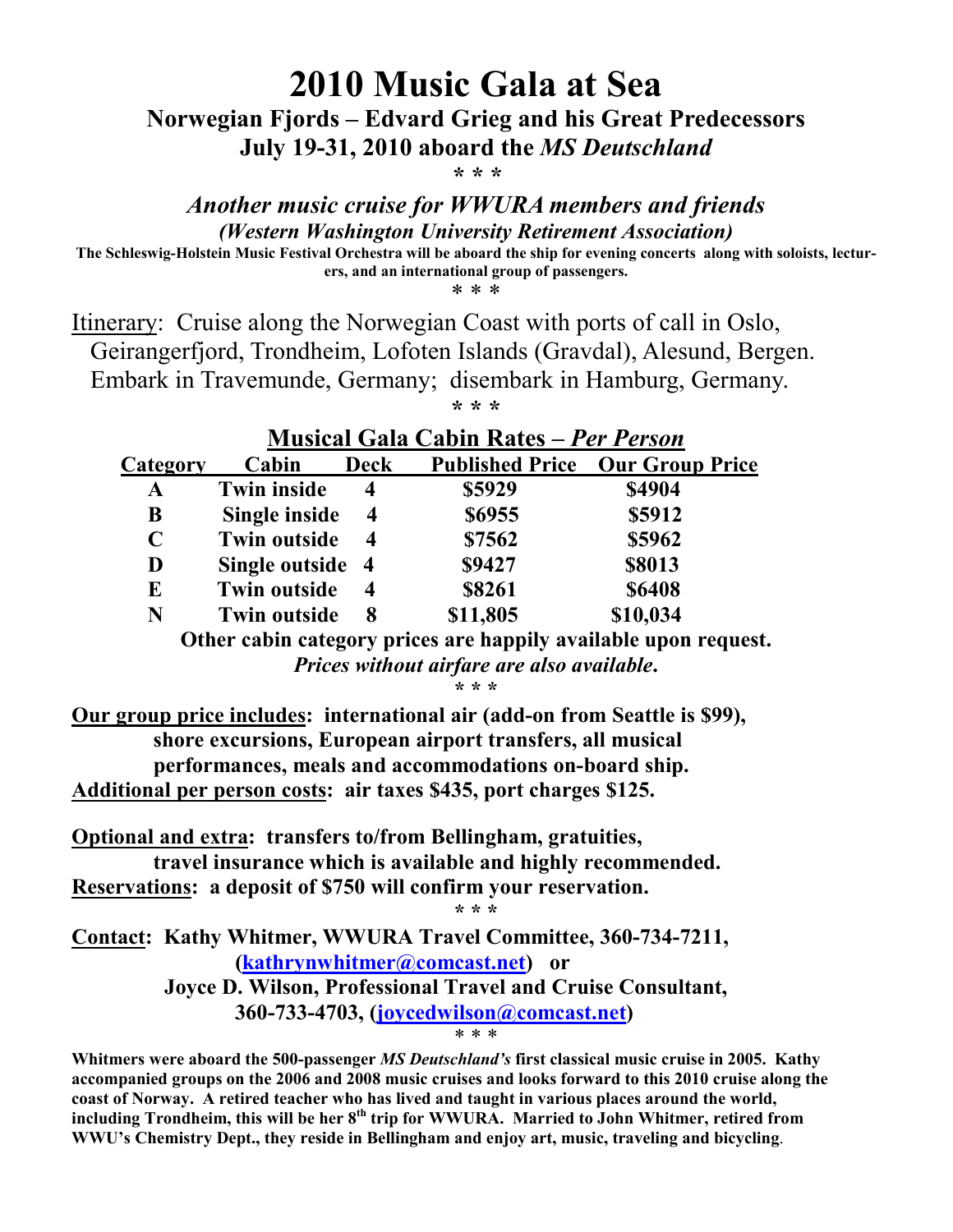# **2009-10 WWURA Membership Renewal Form**

 To join WWURA or renew your membership by mail, send your information to Pauline Palmer, WWURA Membership Chair, 2510 48<sup>th</sup> St., Bellingham, WA 98229. Checks should be made payable to WWURA. **You may also pay in person at the July 15 annual picnic.**

**Membership cards for renewals received prior to the July 15 picnic will be available at the picnic.** Otherwise, 2009-10 membership cards will be mailed to you at the address you indicate below.

**Note: Regular memberships are for a household** - i.e. one member plus spouse/partner (if noted).

| Benefactor                   | $$100.00$ plus | <b>Pre-retirement Membership</b> | \$15.00 |
|------------------------------|----------------|----------------------------------|---------|
| Contributing Membership      | \$50.00        | <b>Surviving Spouse/Partner</b>  | \$6.00  |
| <b>Sustaining Membership</b> | \$25.00        | Limited Income                   | \$6.00  |
| Regular Membership           | \$15.00        | New WWU Retiree                  | \$5.00  |

**I include a contribution to the WWURA scholarship fund**: \$\_\_\_\_\_\_\_\_\_\_\_\_

Please complete the following information:

| Signature experience and the set of the set of the set of the set of the set of the set of the set of the set of the set of the set of the set of the set of the set of the set of the set of the set of the set of the set of |                                                                |  |  |  |  |
|--------------------------------------------------------------------------------------------------------------------------------------------------------------------------------------------------------------------------------|----------------------------------------------------------------|--|--|--|--|
| Directory Information                                                                                                                                                                                                          |                                                                |  |  |  |  |
| Name                                                                                                                                                                                                                           |                                                                |  |  |  |  |
|                                                                                                                                                                                                                                |                                                                |  |  |  |  |
|                                                                                                                                                                                                                                |                                                                |  |  |  |  |
| $City$ $\rule{1em}{0.15mm}$ $\qquad \qquad \text{State}$ $\rule{1em}{0.15mm}$ $\qquad \qquad \text{Zip}$ $\rule{1em}{0.15mm}$                                                                                                  |                                                                |  |  |  |  |
|                                                                                                                                                                                                                                |                                                                |  |  |  |  |
|                                                                                                                                                                                                                                |                                                                |  |  |  |  |
| Retired from what department or office                                                                                                                                                                                         |                                                                |  |  |  |  |
|                                                                                                                                                                                                                                |                                                                |  |  |  |  |
|                                                                                                                                                                                                                                | <b>Summer Picnic Reservation Form, Fairhaven Park, July 15</b> |  |  |  |  |
| Please make your reservations with Donna Rochon, 1505 Silver Beach Rd, 98229. You may also submit                                                                                                                              |                                                                |  |  |  |  |
| your reservations by e-mail: $\langle$ djrochon1@comcast > or by telephone, 647-2301                                                                                                                                           |                                                                |  |  |  |  |
|                                                                                                                                                                                                                                |                                                                |  |  |  |  |

Money (\$2.00 person if you bring a food item or \$6.00 without donation) will be collected at the picnic